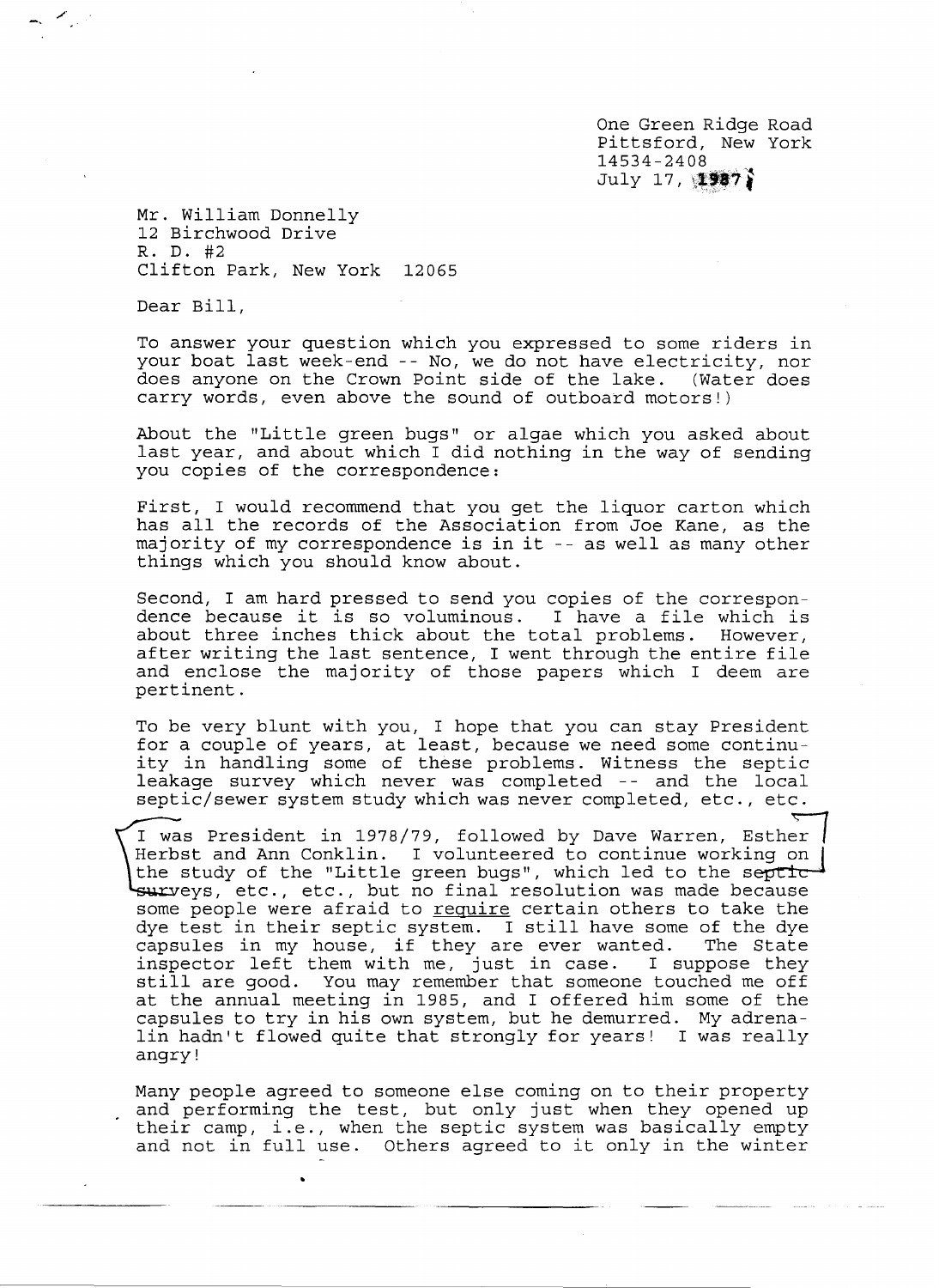(you can't see the dye under the snow-covered ice). Some refused point blank to allow the tester on the premises at all. Note that the tests were done by "friends and neighbors"<br>after instruction from the State/County inspector. The after instruction from the State/County inspector. State/County purposely refrains from getting involved except in the training and in the evaluation of the testing. I do not remember who all the testers were, but I think that Graham remember who all the testers were, but I think that Granam<br>Davis could probably tell you. He worked on it -- although I have a letter from him stating before it was done, that he thought a non-resident should do the testing: possibly a college student working on a thesis, in order to avoid the problems of hard feelings, possible favoritism, etc. Maybe that is why it wasn't completed, although I know there is at least one person who will never allow someone in his house.

I am telling you all about this and not about the "Little green bugs" because apparently one led to the other. In other words, if it were not for the prior high level of phosphates in the lake (before New York State banned phosphates), they wouldn't have proliferated. Of course phosphates never leave the lake. They are food for the algae and weeds. Then when they die they rot, giving additional food for the new weeds and algae to come.

The above is very simplistic. The details are in the letters and reports which I have enclosed. I suggest that you read them in sequence by date, to get the best understanding and thinking at the time. Included you will also find a copy of a letter I sent to everyone on the Crown Point side of the Lake, as well as Al Runge, Mr. Stubing and Mr. Ruck, because, since these people draw the water from the lake for cooking and washing, (and some people for drinking), I thought they should have a report at that time. However, there is more and more and more, which, as I say, you will see.

Something which does not show in the reports and letters, however, are a series of tests which Ed Thomson ran for years, but no longer does. He would take samples of the lake water just off of his point when he arrived in June, and again in August. In June the water would test all right, but in August definite levels of B. Coli were evident. No one ever pinned down where it was coming from, but due to the general flow of the lake, it has always been thought that it came from the bay, caused by bad septic systems. If that is so, it certainly would show the reason for the phosphates getting into the lake, as well, and the reason that people resisted (read: "refused", in many cases) having their septic systems checked.

 $\overline{\mu}$ 

トエクごくべい エ うさめう

ر د ځا

 $\tilde{\epsilon}$ 

بارجي ر

But I rant on!

•

As you read the documents in chronological order you will note that originally there was a disagreement between the gurus of<br>New York State and those of Connecticut as to the New York State and those of Connecticut as to the<br>identification of the "things". George Conklin had taken identification of the "things". sample to Connecticut for identification, and I had sent them to New York, both in 1978. In the long run, when we finally got the New York State people interested, they had to agree that the Connecticut verdict was correct.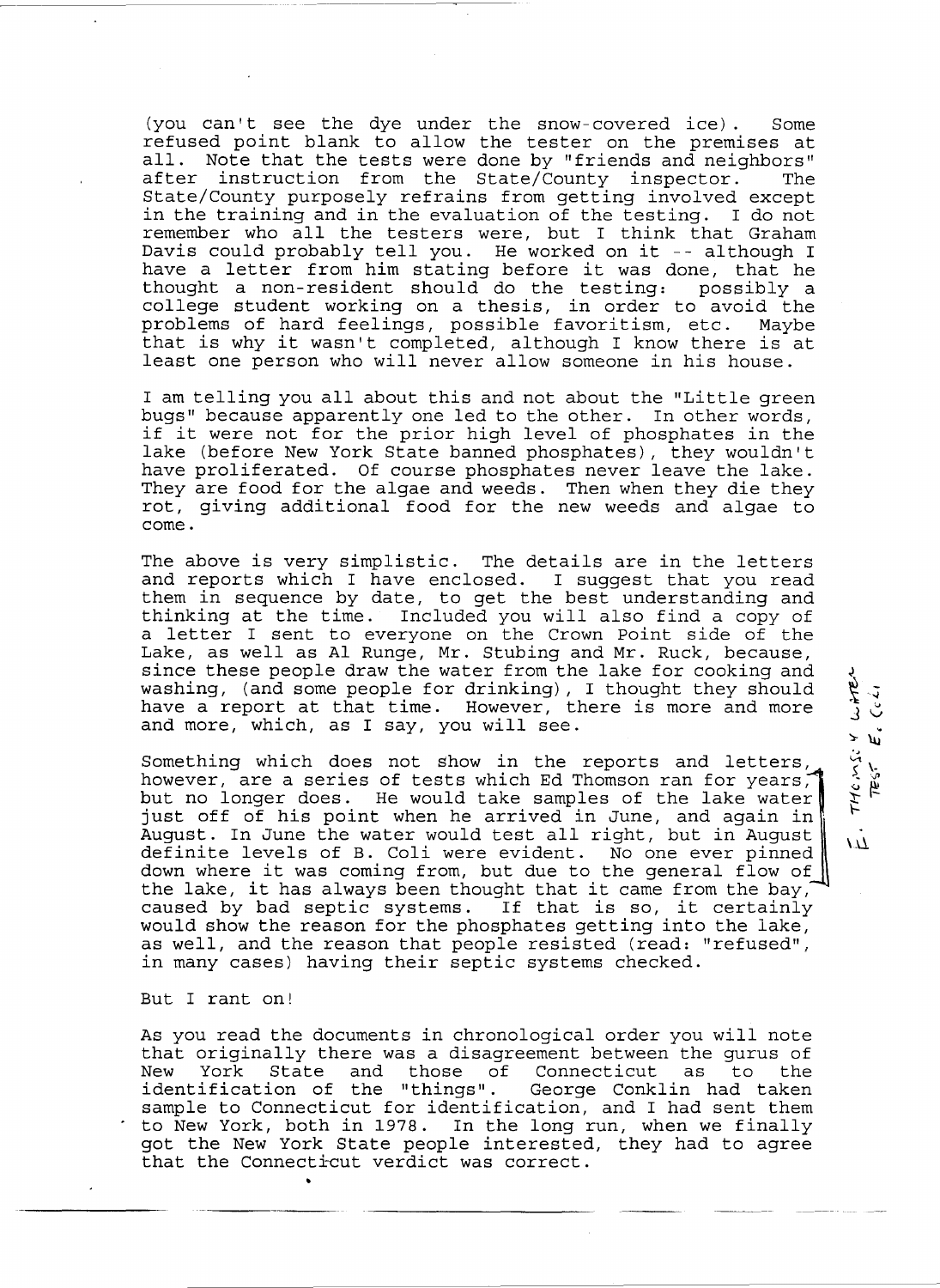By the way, these critters are not common, apparently, and how<br>they actually got into the lake is still a mystery. they actually got into the lake is still Interesting thought: Why don't the Paradox people have them? After all, the water flows from Eagle to Paradox! Or maybe they are just getting started and don't think about it. You might want to check with Whit Daniels.

In 1980, Victor Putman from Essex County came to our annual meeting to discuss individual septic tanks and sewage systems. You will see a copy of his letter dated July 14, 1980, in that<br>regard. Nothing ever came of it. I have many booklets and Nothing ever came of it. I have many booklets and brochures which he left me and the others on the committee at that time: "Waste Treatment Handbook -- Individual Household Systems," put out by the NYS Dept. of Health; "Small Waste Water Systems -- Alternative Systems for Small Communities and Rural Areas," put out by the USA EPA, Bulletin No. FRD-10; "Alternative On-Site Systems Handbook -- Options for On-site Disposal of Household Wastes," put out by Madison County Planning Dept. Then we also got information from Vermont to see what they were doing about these problems. I have booklets entitled "Lake Eutrification: An Abundance of Life," about a 28 minute film Vermont has available; "Algae and Weeds in Farm Ponds," Univ. of Vt. Extension Service (\$0.25); and "Vermont Lay Monitoring Manual -- 1979 Water Quality Surveillance Series, Report No.6," put out by State of Vt., Agency of Environmental Conservation, regarding how "lay" people can monitor lake quality as we were trying to do.

Later I gave Vic Putman the mailing list for the Association so that he could send information to everyone, which he did not do, and you will see why in reading his letter. He send to me and a few others, however, "Essex County Comprehensive Wastewater Management Study, Newsletters I" through "III," I think. A copy of "II" is included. However, you will note in his letter of January 1981, the Town of Ticonderoga did not think it necessary to participate, although it would have cost them nothing. C'est la vie!

I think that this is about all I can tell you at the moment. Obviously nothing has changed since 1980/81. I think it is time to get something going again. Lots of luck in this regard!

(Brilliant thought: How about asking Henry Bartlett to head up (or be) a sub-committee to look into the Sewage and Septic problems? Since he asked last year and again this year, he can become the instant expert! I hear doing that is called something like "The Army Game," but you would know more about that than I would! Maybe he can contact vic Putman and we can get brought up to date.)

By the way, I will send you the up-to-date membership lists, as promised, when Peter gets me the new changes. I saw him last Monday evening but he didn't have it completed then. By the way -- please send me any changes you hear about. I would rather have them from two people than not at all. But when you do send me new addresses, please identify the map location that

•